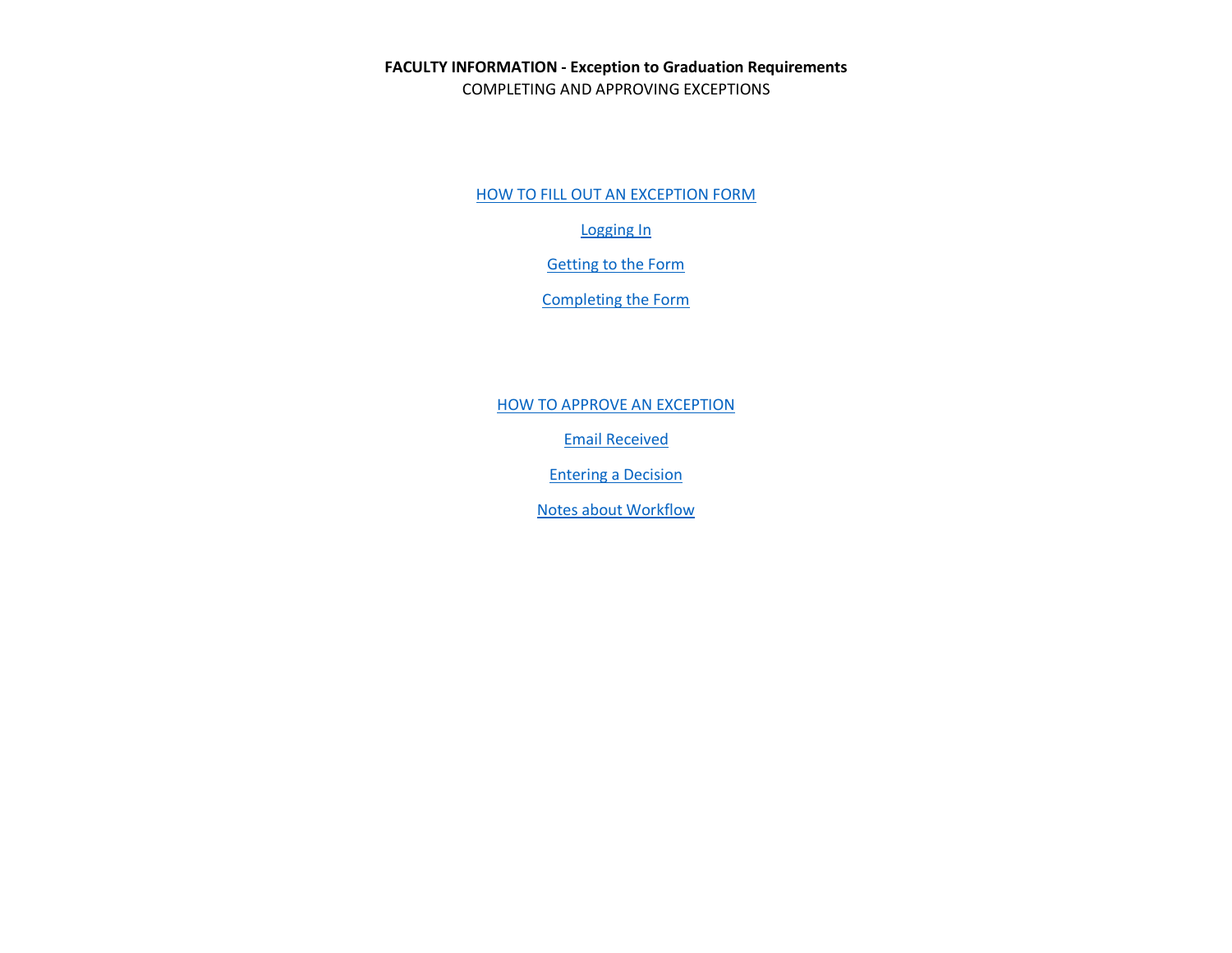### **COMPLETING AN EXCEPTION FOR A STUDENT**

<span id="page-1-1"></span>

<span id="page-1-0"></span>**1. Access through MAX [\(www.millersville.edu/logins/\)](http://www.millersville.edu/logins/)**

## <span id="page-1-2"></span>**2. Getting to the Exception Form**

**a.** Advisors can access on the **Faculty Services** Tab by clicking either on the Advisee Listing Page and then Clicking "Request Exception" for a specific student, or through the Advisor menu by clicking on "Request Exception to Graduation Requirements" and then entering a student's M#.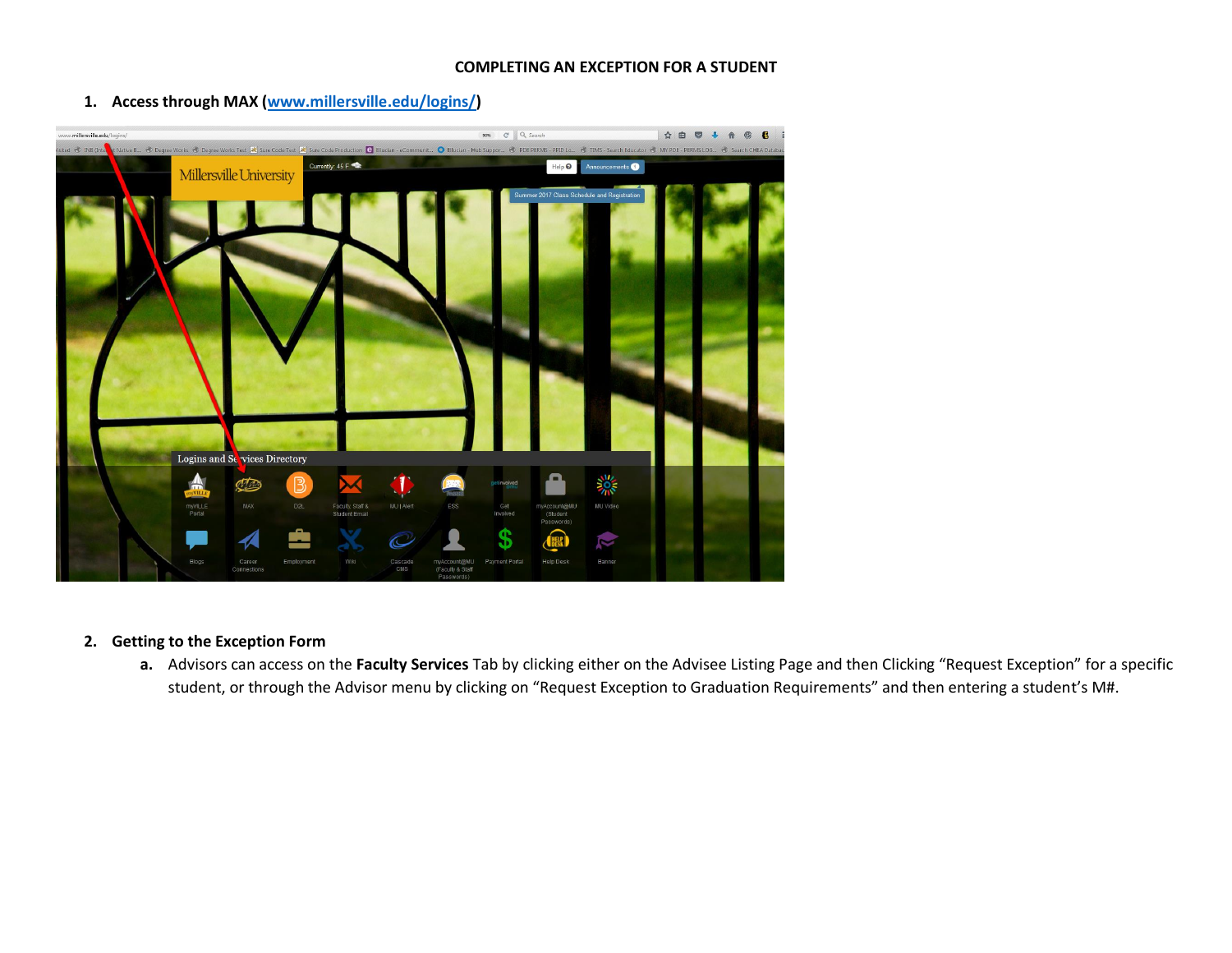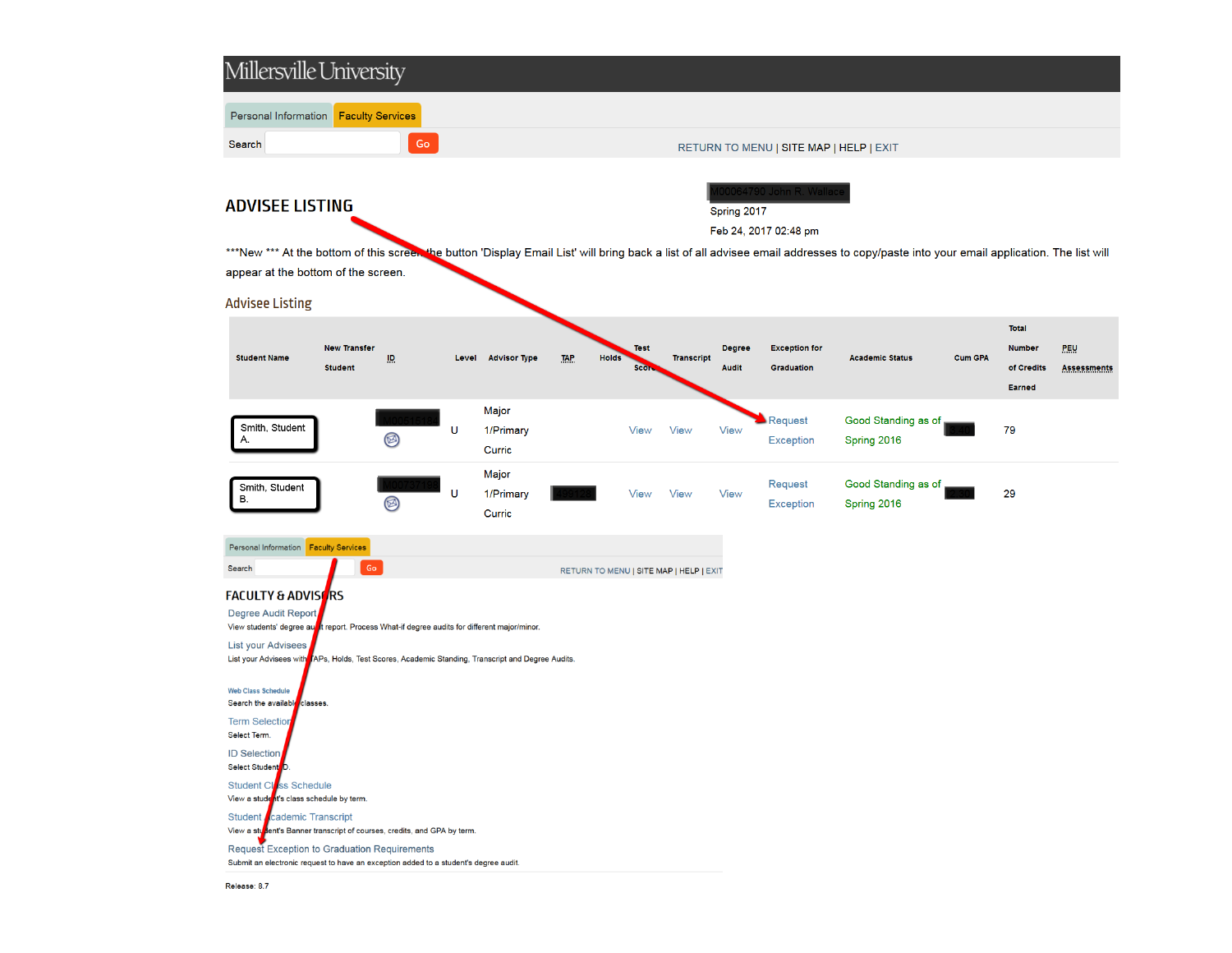#### <span id="page-3-0"></span>**3. Completing the Form**

a. The Student ID, Name and Curriculum are automatically populated from Banner. If a student is requesting exception for a major/concentration or minor that they have not yet declared or changed, they will need to wait to submit exception until they have had that request processed through [Academic Advisement.](http://www.millersville.edu/advisement/useful-links.php)

**Registrars Office** 

# **Millersville University** P.O. Box 1002 Millersville PA 17551-0302 **Request for Exception to Graduation Requirements** P:(717) 871-5005 degreeaudit@millersville.edu Please submit this form by 3:08 pm or your session will timeout Instructions for Faculty/Staff: Please fill out this exception request on behalf of your student. During the electronic approval process the student, Dean, Chairperson and advisor are notified by email on the progress of t Student Identification: **Student Name:** Major/Concentration: Biology Minor: If the major/concentration or minor appearing above is not accurate, please cancel this exception request and have the student first change their major or minor with Academic Advisement. What email address would the student like to be contacted with during the review process? name@example.com @millersville.eduBAN8 What phone number would the student like to be contacted with while this process is being reviewed?  $\cup$   $\bot$ **Expected Graduation:** MM/YYYYY Select a Reason for the Exception: **SELECT**  $\vert \cdot \vert$ Type an explanation of the exception you are requesting. Give a clear and compelling justification for the request within 1500 characters or less: Are you the student's advisor? **SELECT**  $\vert \cdot \vert$ Please type your name below to validate that you want to request this change to your degree audit. Faculty/Staff Signature:

Date Electronically Signed: February 24, 2017

SUBMIT CANCEL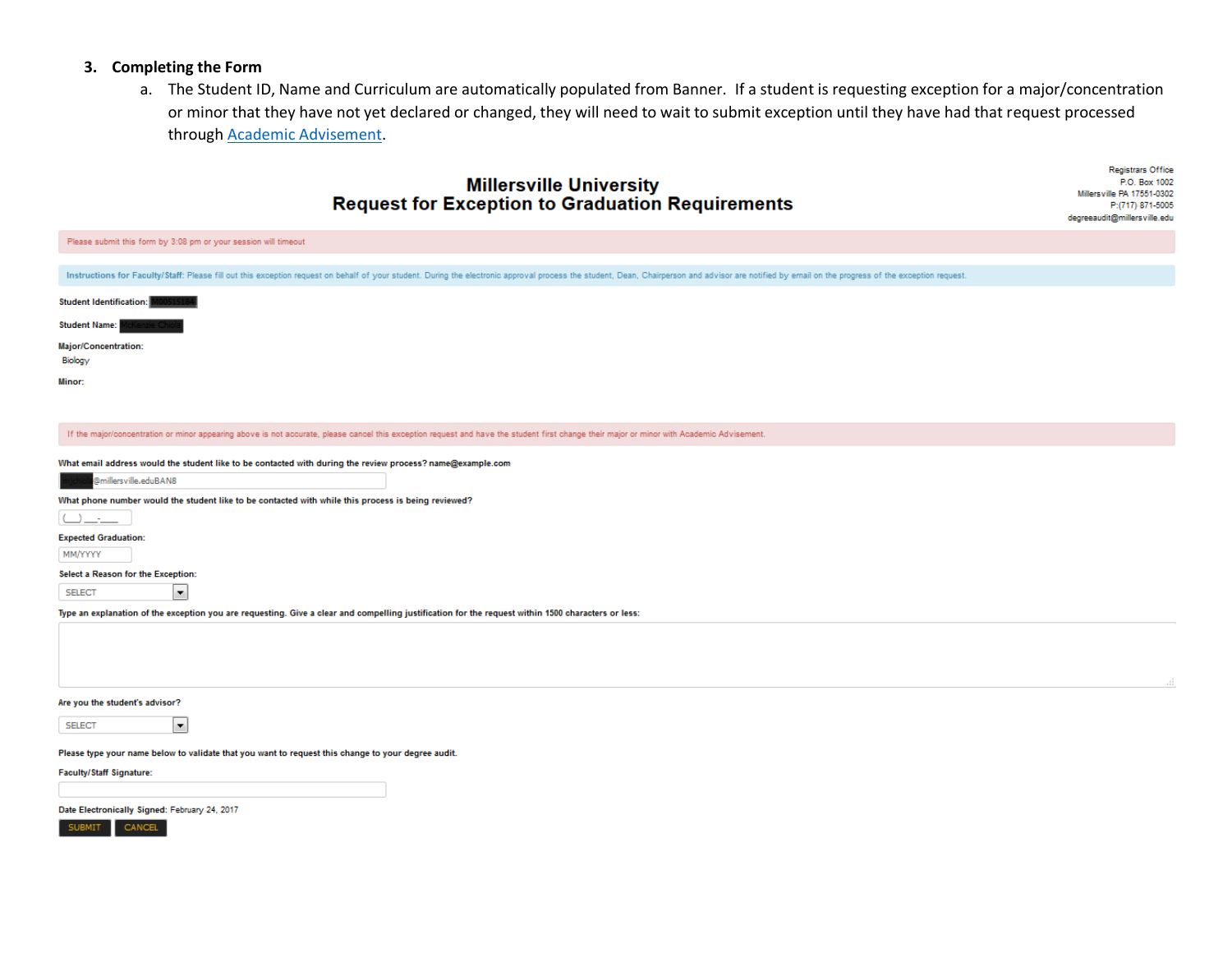- b. Type a clear and concise explanation of the request that you are making on behalf of the student. At this time, supporting documents (i.e. a degree audit or course description) cannot be submitted electronically. If the request requires that you attach documentation like a syllabus or course information that cannot be included in the explanation as a link to a website, then you will need to follow up with the department chair/dean to include the appropriate documentation necessary.
- c. If a student has multiple advisors (more than one major or minor), or if you are not the student's advisor requesting the exception, then you will need to select the advisor that you are submitting the exception to.
- d. Once, you sign and click on "Submit" the exception request will be submitted to the next appropriate level of approval, whether that is the student's advisor (if not you), the department chair or the dean. If you are both the advisor and the department chair, and it is a major/required related or minor exception, it will go directly to the registrar's office. If it is a policy or Gen Ed exception it will go to the Dean. If it is an Honors college or multidisciplinary major, it will go to the chair of the appropriate committee.
- e. You will receive automated emails as the exception request goes through the levels of approval notifying you of the status.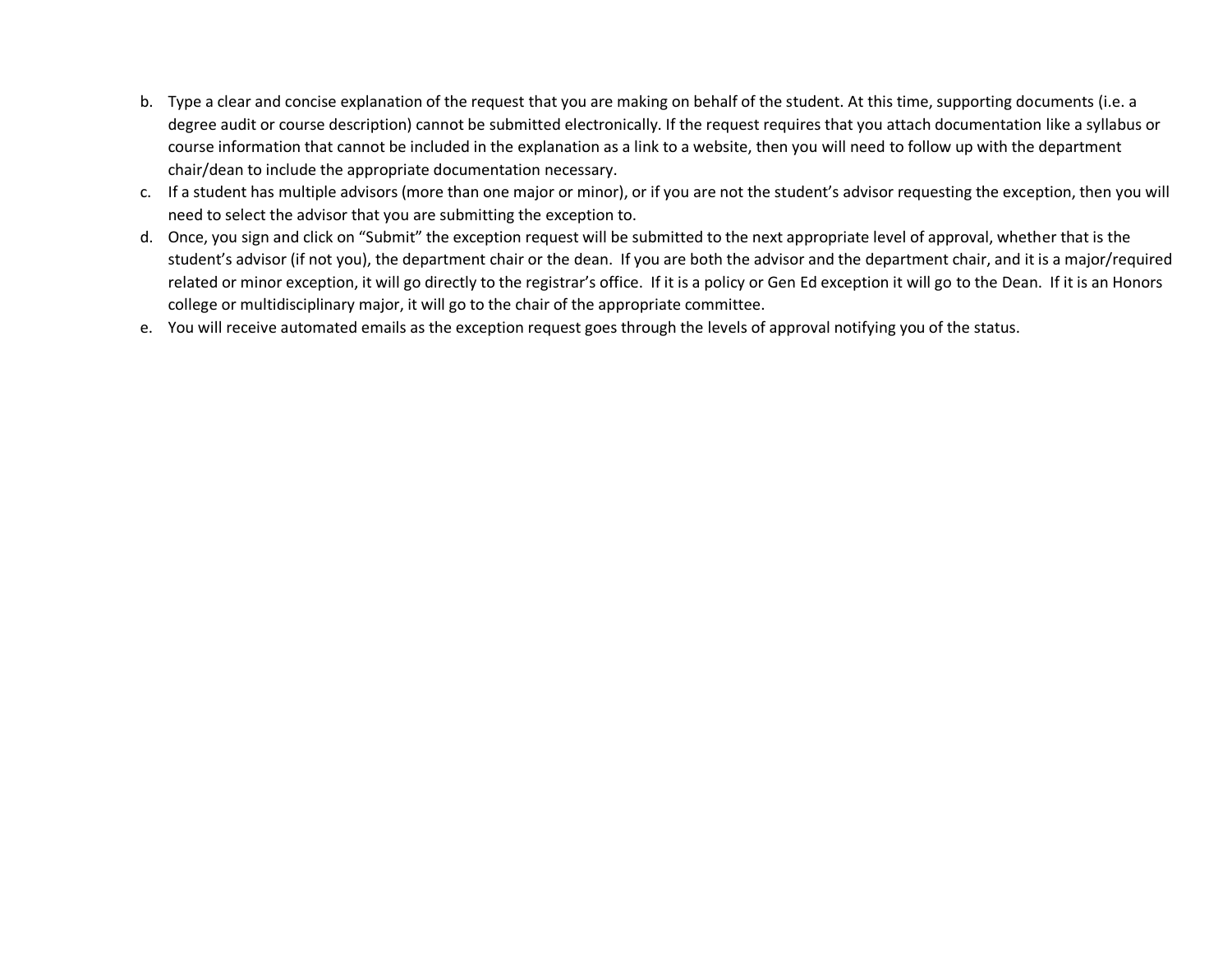#### **APPROVING EXCEPTIONS**

#### <span id="page-5-1"></span><span id="page-5-0"></span>**1. Email received.**

To

a. If one of your advisees or an advisor in your department submits a Request for Exception to Graduation, you will be notified via email with a link to the form for your review.

Fri 2/24/2017 2:58 PM degreeaudit@millersville.edu Degree Exception Request for Advisee Cole Lefever

Cc Megan Jones; Tara Keefer

Dear John Wallace,

Cole Lefever has submitted a request for degree exception on 2/24/2017. Please review and approve/decline the request.

\*\* Once you are done signing the form, delete this email so you don't attempt to sign it again. This form is stored in the student's electronic file in OnBase for your to retrieve\*\*

https://obtest.millersville.edu/appnet/docpop/formpop.aspx?docid=1042611&chksum=19894c155a5c75b6d595b62ff97773e50409501698aa94b7ab40d626b2d09b68

Registrar's Office P.O. Box 1002 Millersville PA 17551-0302 P:(717) 871-5005 degreeaudit@millersville.edu

b. For security, when clicking on the link, you will enter your login credentials (username and password used for email/computer).



Depending on modules licensed, this product may contain portions of: Imaging technology @ Snowbound Software, Inc. Full Text Indexing technology @ Autonomy.

Version 15.0.0.26 - Copyright @ 1992 - 2015 Hyland Software, Inc.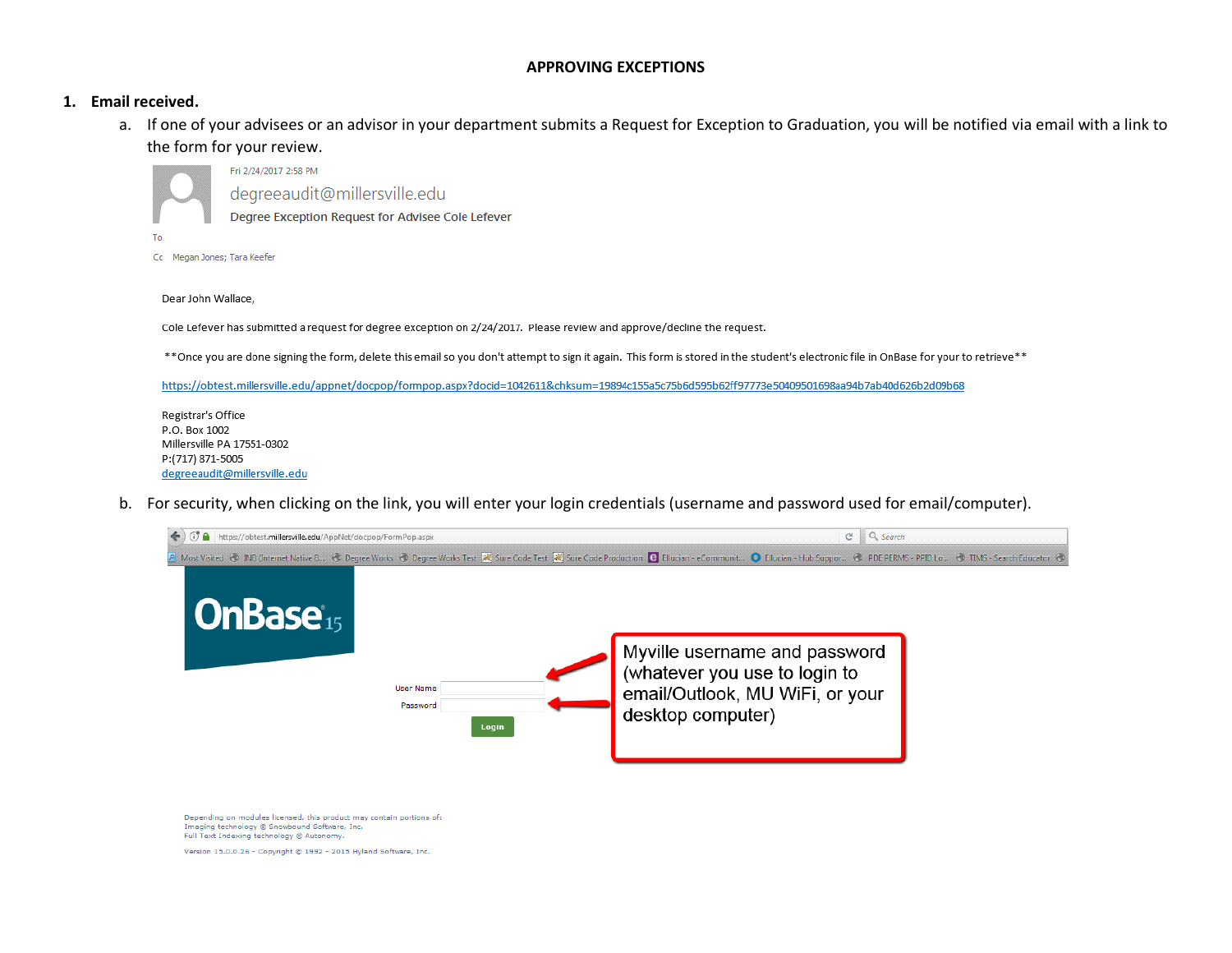## <span id="page-6-0"></span>**2. Entering a Decision and Signing the Form**

a. If you are the first approval, you will see the form and there is a field for you to select Exception Request Approved or Exception Request Denied. If you are a second or third level of approval, you will see the form and the decision of the previous reviewer(s) there is still a field for you to select Exception Request Approved or Exception Request Denied. You will type your name for signature and can enter any Comments if desired. The comments are not a required field.

| Documents (1)                                                                                                             |                                      |                     |                         |  |
|---------------------------------------------------------------------------------------------------------------------------|--------------------------------------|---------------------|-------------------------|--|
| RO Exception to Graduation: M01028588 LEFEVER, COLE                                                                       |                                      |                     |                         |  |
|                                                                                                                           |                                      |                     |                         |  |
|                                                                                                                           |                                      |                     |                         |  |
|                                                                                                                           |                                      |                     |                         |  |
|                                                                                                                           |                                      |                     |                         |  |
| <b>Major/Concentration</b>                                                                                                |                                      |                     |                         |  |
| <b>BIOLOGY</b>                                                                                                            |                                      |                     |                         |  |
|                                                                                                                           |                                      |                     |                         |  |
| <b>Minor</b>                                                                                                              |                                      |                     |                         |  |
|                                                                                                                           |                                      |                     |                         |  |
| <b>Email Address</b>                                                                                                      |                                      | <b>Phone Number</b> |                         |  |
| @MILLERSVILLE.EDU                                                                                                         |                                      | (777) 777-7777      |                         |  |
|                                                                                                                           |                                      |                     |                         |  |
| <b>Expected Graduation</b>                                                                                                |                                      |                     |                         |  |
| 05/2017                                                                                                                   |                                      |                     |                         |  |
| <b>Exception Type</b>                                                                                                     |                                      |                     |                         |  |
| $\mathbf{v}$<br>MAJOR/REQUIRED RELATED                                                                                    |                                      |                     |                         |  |
| planation of Exception                                                                                                    |                                      |                     |                         |  |
| ting Exceptions.                                                                                                          |                                      |                     |                         |  |
|                                                                                                                           |                                      |                     |                         |  |
|                                                                                                                           |                                      |                     |                         |  |
|                                                                                                                           |                                      |                     |                         |  |
|                                                                                                                           |                                      |                     |                         |  |
|                                                                                                                           |                                      |                     |                         |  |
| <b>Decision and Electronic Signatures</b>                                                                                 |                                      |                     |                         |  |
|                                                                                                                           |                                      |                     |                         |  |
| <b>Advisor Decision*</b>                                                                                                  | <b>Advisor Electronic Signature*</b> |                     | <b>Advisor Comments</b> |  |
| $\blacktriangledown$                                                                                                      |                                      |                     |                         |  |
| <b>Exception Request Approved</b>                                                                                         |                                      |                     |                         |  |
| <b>Exception Request Declined</b>                                                                                         |                                      |                     |                         |  |
|                                                                                                                           |                                      |                     |                         |  |
| Please close this window immediately upon submission. If you don't, the next approver will not be able to sign this form. |                                      |                     |                         |  |
|                                                                                                                           |                                      |                     |                         |  |
| Submit                                                                                                                    |                                      |                     |                         |  |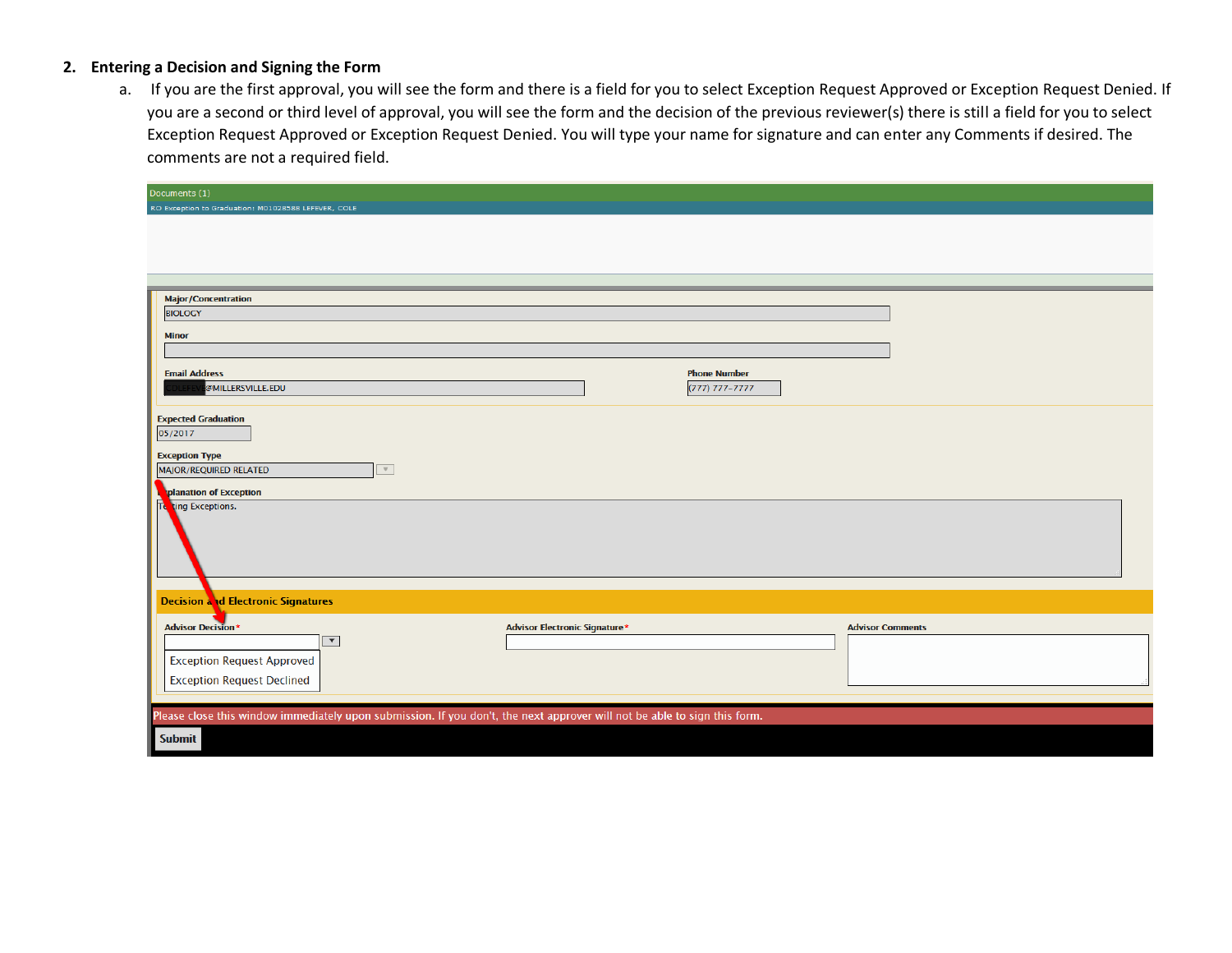| <b>@MILLERSVILLE.EDU</b>                                                                                                             | $(777) 777 - 7777$                     |                                                                                                      |  |  |
|--------------------------------------------------------------------------------------------------------------------------------------|----------------------------------------|------------------------------------------------------------------------------------------------------|--|--|
| <b>Expected Graduation</b><br>05/2017<br><b>Exception Type</b><br>MAJOR/REQUIRED RELATED<br>$\mathbf{v}$<br>Explanation of Exception |                                        |                                                                                                      |  |  |
| esting Exceptions.                                                                                                                   |                                        |                                                                                                      |  |  |
| ecision and Electronic Signatures                                                                                                    |                                        |                                                                                                      |  |  |
| dvisor Decision                                                                                                                      | <b>Advisor Electronic Signature</b>    | <b>Advisor Comments</b>                                                                              |  |  |
| xception Request Approved<br>$\mathbf{v}$                                                                                            | John Wallace                           | <b>Testing Comments.</b><br>approve this exception. The student and I discussed their goals and this |  |  |
|                                                                                                                                      | <b>Date</b><br>02/24/2017 03:12:09 PM  | is an appropriate substitution.                                                                      |  |  |
| Department Chairperson Decision*                                                                                                     | Department Chair Electronic Signature* | <b>Chairperson Comments</b>                                                                          |  |  |
| $\overline{\phantom{a}}$<br><b>Exception Request Approved</b>                                                                        | John Hoover                            |                                                                                                      |  |  |
|                                                                                                                                      |                                        |                                                                                                      |  |  |
| This request will be routed to the Registrar's Office.                                                                               |                                        |                                                                                                      |  |  |
| Please close this window immediately upon submission. If you don't, the next approver will not be able to sign this form.            |                                        |                                                                                                      |  |  |
| <b>Submit</b>                                                                                                                        |                                        |                                                                                                      |  |  |

Documents (1)<br>RO Exception to Graduation: M01028588 LEFEVER, COLE